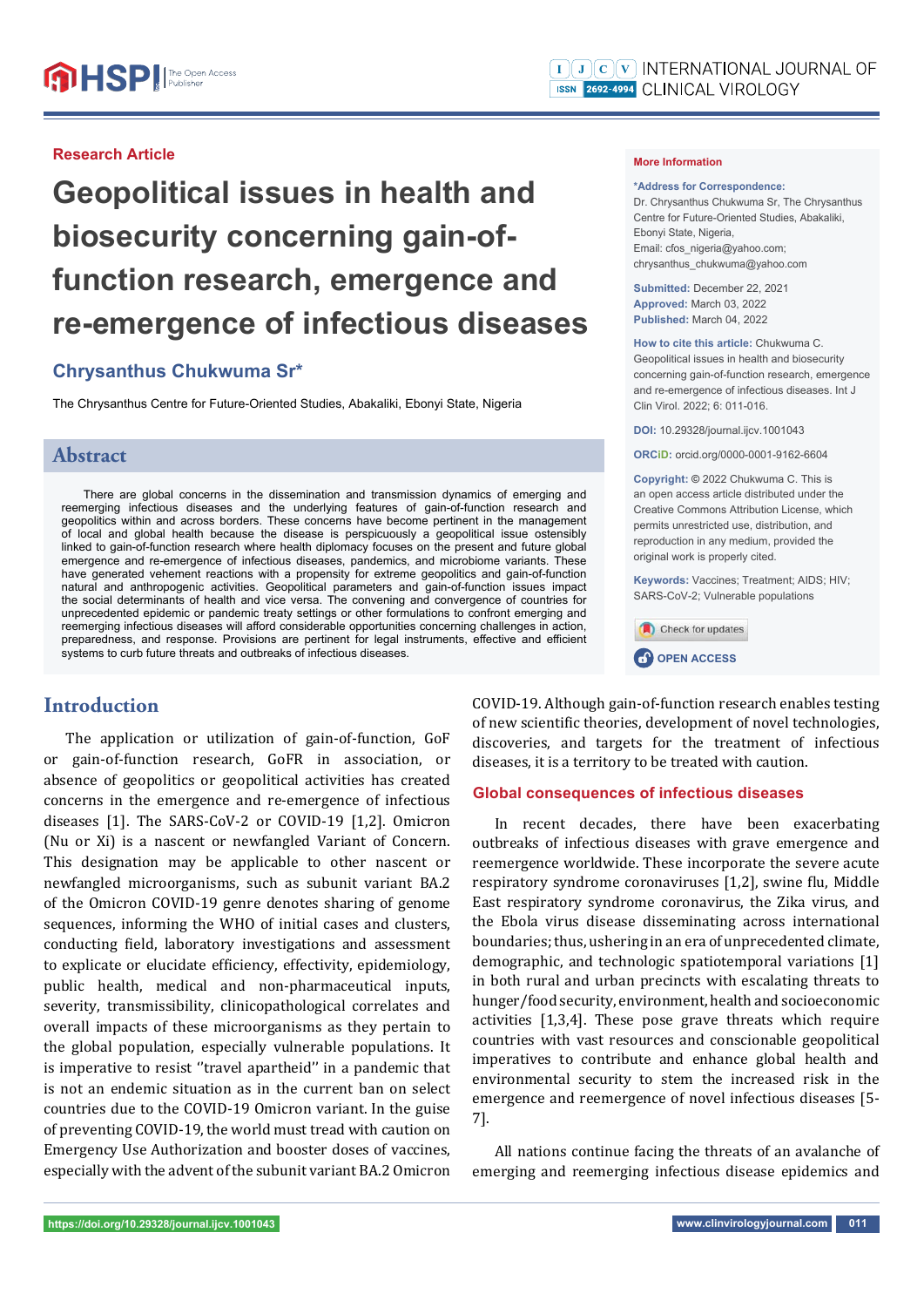

pandemics. These have resulted in widespread escalating global concerns due to their excruciating and debilitating effects [1,8]; with the inextricable linkage of infectious diseases and geopolitical stability without an iota of consideration for international boundaries or borders.

Understanding geopolitical determinants and gain-offunction research will enhance evidence and imperatives for the improvement of preventing and treating emerging and reemerging infectious diseases globally. Protagonists of international health, policy, and security have perspicuously enhanced health perspectives and interventions in association with political stability and gain-of-function studies to address the disproportionate global perturbations and impact of the SARS-CoV-2 Omicron variant and other microbial variants as they reflect on strategies to balance public and medical modalities in the pandemic devoid of stigmatization regarding the origin(s)/source(s) as in HIV/AIDS controversies [9].

## **Perspectives in vaccination and treatments**

Gain-of-Function research is capable of exposing perspicuous mutation occurring in defined viruses, permits easier community surveillance, and identification of the genesis of the mutations, contemporaneous production of compatible and veritable vaccines [6,7], and feasible treatments. The accelerated vaccine production in the prevention and protection from SARS-CoV-2/COVID-19, particularly in pregnancy is laudable [6] in ameliorating or curbing the dissemination, geopolitics, emergence, reemergence, and gain-of-function research in microbiome variants and related infectious perturbations. Thus GoF research connotes the serial presentation of microorganisms whereby their host tropisms, immunogenicity, and virulence are augmented via the inducement of specific pressure to a defined culture [10]. CRISPR, a gene-editing technology is feasible coupled with selective serial passaging in the investigation of the functionality of defined genes on protein expression and roles of organisms as well as the biological mechanisms undergirding the transmission and replication of viruses [10]. Nascent SARS-CoV-2 variants having mutations in the spike glycoprotein emanated independently in numerous locales within ostensibly significant functionalities. These aggregated mutations in the 501Y, K417N, and E484K were detected in the receptor-binding domain, RBD including mutations in the N-terminal domain, NTD [11]. The nascent SARS-CoV-2 or COVID-19 Omicron variant, B.1.1.529 or Nu, Xi was detected through genomic sequencing.

The accelerated development of vaccines and treatment modalities as well as trending strategic scenarios in the context and perspective of erstwhile epidemics and pandemics provides valuable applications for the prevention, control, and treatment of emerging and reemerging infectious diseases. This means an upward review for inter alia compulsory application of face masks, practical sustained manual hygiene, social distancing, assembly in wellventilated ambients and other pertinent non-pharmacological interventions, compliance to preventative strategies to restrict the dissemination of the newfangled variants [6,7] per gain-of-function research and geopolitical interventions. Statistical equivalence tends to indicate that vaccines have been protective against the presenting coronavirus variants. The mRNA vaccines by Moderna and Pfizer-BioNTech are more effective than the Astrazeneca variety. Animals are liable to contract SARS-CoV-2, and viral reservoirs can revert the same to humans. However, the pharmaceutical industries are faced with a paucity of data in the choice of viruses for immunization. A newfangled oral antiviral drug, Molnupiravir for the effective treatment of the COVID has been produced by the Merck and Ridgeback Biotherapeutics [12], and it is incumbent on developed countries with abundant resources to distribute these vaccines to poorer countries and vulnerable populations worldwide [6, 7].

Due to emerging variants, the COVID-19 pandemic has placed the production of a veritable vaccine in an intricately complex situation as the pharmaceutical industries have limited data for the immunization against any particular coronavirus. It is considered that the gain-of-function research whereby it is certain genetic manipulation culminated in a more deleterious delta variant of SARS-CoV-2, the etiologic agent of COVID-19 [6,7]. Although this remains speculative, the gain-of-function standard on the conspiracy and collaboration of China and the NIH of the USA will be protracted even as the source, origin, socioeconomics, geopolitics, and legal implications of SARS-CoV-2 are sustained or controverted by gain-of-function research of concern, GOFROC as a discretionary term [13].

With regard to pharmaceutical drugs, Ibuprofen, also called Advil and Motrin is a common non-steroidal antiinflammatory antipyretic therapeutic agent, additionally used for pain mitigation, fever, swelling, and redness [14]. It was suggested that ibuprofen was an inappropriate treatment for certain symptoms in COVID-19 patients because SARS-CoV-2 was detected to bind to target cells through ACE2 in the respiratory apparatus [15]. Thus, it was suggested that ACE2 stimulating drugs, ACE inhibitors, and ibuprofen aggravate the risk in the severity of morbidity and mortality of COVID-19 [16]; and, as such, not amenable in COVID-19 suspected cases [17]. However, it has not been proven that ibuprofen is associated with symptom derangement, prolongs illness or that resultant or concomitant inflammations mask COVID-19 severity, interfere in certain immune responses, or elevate the viral infection [14]. These controversies that ibuprofen and other NSAIDs are not veritable choices in the treatment of symptoms in COVID-19 patients may be related to bias of retrospective short-term studies. Armchair scientists, researchers, and medical practitioners are liable to misinterpret, misrepresent, omit or mislead authentic bioinformatics and spatiotemporal variations [1,14] geopolitical activities and gain-of-function in SARS-CoV-2 or COVID-19 emerging and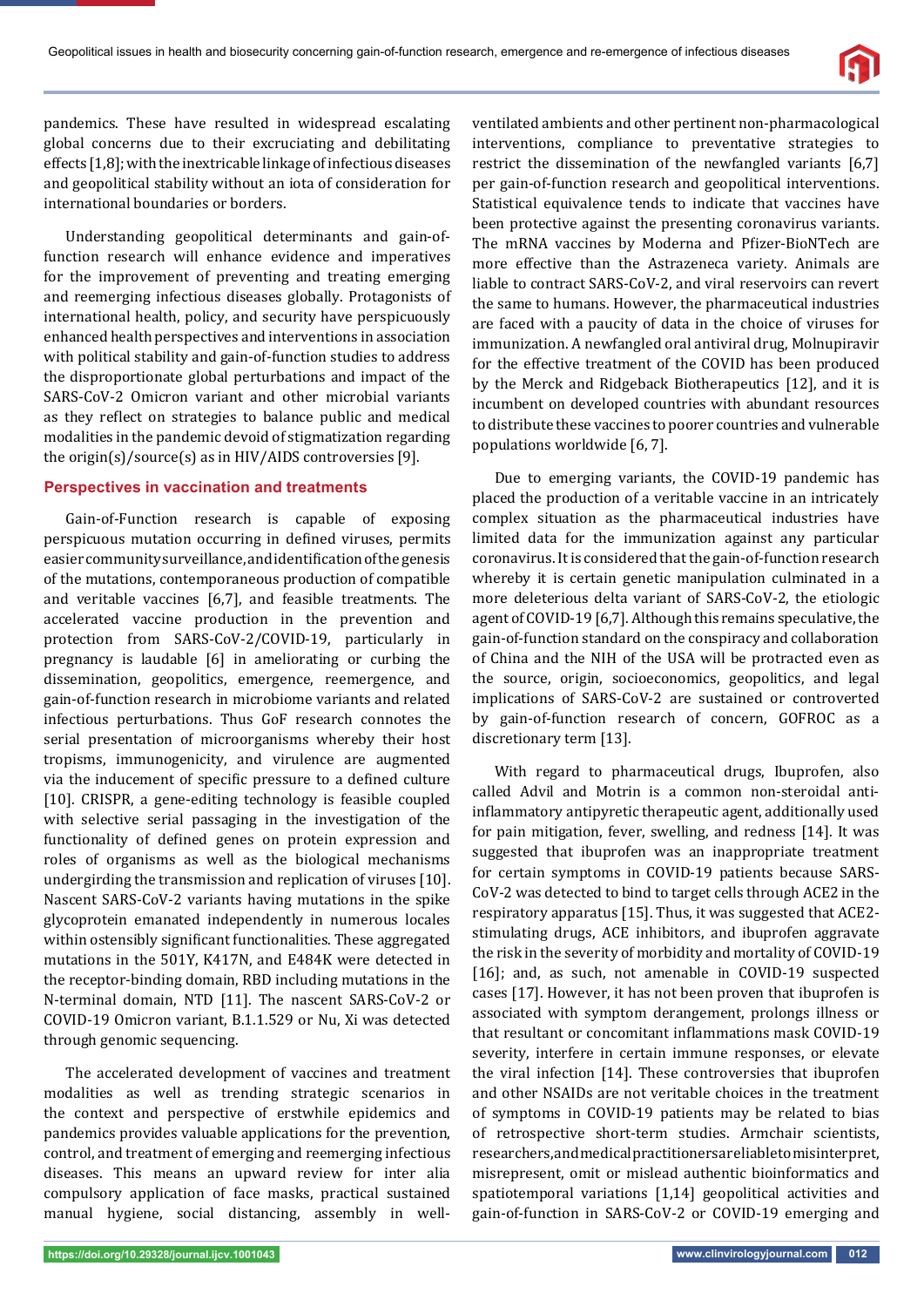

reemerging variants. The unpredictable and unprecedented accelerated dissemination of these nascent problems presents novel challenges and opportunities for the production, formulation, administration, and regulation of vaccines and other therapeutic pharmacological and non-pharmacological approaches [6,7,14,18].

## **Natural and anthropogenic parameters in the progre ssion of infectious diseases**

Socioeconomic, natural, anthropogenic, and other related constructed systems, such as geopolitics and gain-in-function research modalities have contributed to deleterious effects of certain microorganisms including the HIV/AIDS and COVID-19 or SARS-CoV-2 pandemic. These have impacted the environment, social welfare, wellbeing, and quality of life, biodiversity, ecological systems, governmental policy, governance [19], ecosystem cadastre [3], primary healthcare structure [20,21] with concomitant social hysteria [22] in this COVID-19 pandemic era. These are presenting expansive effects of epidemics and pandemics across domestic and international borders or boundaries of countries or regions which have altered the trajectories of emerging and reemerging infectious diseases. The eradication or mitigation of upsurge invariants of infectious diseases may discontinue ecological interference of diverse epidemics and pandemics, such as HIV/AIDS, coronavirus, Cryptosporidium, Cystoisospora, Acanthamoeba, Ebola virus, Lassa fever, and yellow fever infections and infestations [1]. Contributing factors to emerging and reemerging infectious diseases include the expansive increase of human population, migration, rapid increases in internecine conflicts, hunger [23], geopolitical situations, deforestation, and abuse of pharmacological agents [24, 5] as well as the complexity of interactive events of anthropogenic and natural interplay in the emergence of novel microbial agents, and the reemergence of erstwhile infectious diseases presumed to have been eradicated. Natural occurrences and anthropogenic activities have expansively contributed to facilitating the emergence, reemergence, and dissemination of infectious diseases both locally and globally with their extant constraints and challenges as they fit into the environmental, public health, sociological, economic, salient, and latent spatiotemporal and pecuniary burdens [22] associated with developmental and geopolitical activities.

## **Exploring converging spheres of emerging and reemerging infectious diseases and microbiomes**

Researchers tend to agree that within the past four decades, there have been remarkable global perspectives in taking cognizance and responding to threats of infectious diseases and harmful microbiota, especially since the SARS outbreak of 2003 [1,26,27]. The geopolitics of the presenting COVID-19 pandemic intersects in an inextricably complex global and transboundary trajectory that challenges global governance, policy, and international cooperation. The COVID-19 pandemic has exposed the inherent dangers in the frailty and fragility of international cooperation of discrete and disparate national boundaries and territorial integrities or other collective responsibilities for sharing and distributing public health supplies, deciding on local and global strategic issues, excoriating and exacerbating pressures on food security [28], vaccines [6,7], scarce resources [29,30], disruption of population density and climate change, especially in the least developed countries. These also pertain to the developed countries with the hardest hit of the COVID-19 pandemic exposed to environmental perturbations, such as poor atmospheric/air quality, public health, and climate issues or challenges for a coordinated response in a multidimensional strategy [31].

The immunodeficiency syndrome is a presentation of relatively inextricably-linked severe disorders due to the human immunodeficiency virus, HIV-1 [9]. AIDS is mainly a disorder in erstwhile healthy persons without perspicuous underlying iatrogenic etiology. Controversies have been enmeshed in the origin [32], incidence and prevalence of HIV, the social implications [9], and legal status have been extensively debated [33]. Devoid of effective and efficient vaccination, there will be incessant dissemination of the AIDS virus across international boundaries worldwide, there is no extant conclusive evidence that the AIDS virus emanated from sub-Saharan Africa, or that the progenitor virus was extant in Central Africa [9]. Even by 2030; the African region may not terminate the AIDS scourge as a public health threat because the continent continues to fall short of the pertinent 75% diminution in nascent HIV infections and 81% 2020 diminution in AIDS-associated mortality [34]. These are evident, although, a vast majority of persons are aware of their HIV status and treatment schedules or rates. Nascent HIV infections and AIDS-associated mortality are not concomitantly diminishing. The African continent, and especially, the sub-Saharan Africa sub-region cannot afford to be detracted in the urgent quest and focus to curb the inequities which conduct AIDS, other epidemics, and pandemics. Despite the challenges and issues, it is evident that remarkable progress has been achieved or achievable against HIV in recent decades and in the future regarding the decrement of morbidity and mortality rates in the entire continent due to ardent and stringent measures as well as consumption of antiretroviral drugs. It is imperative to employ equitable access to treatment, uninterrupted services, global sharing, and solidarity which constitute essential ingredients to harness and curb HIV/AIDS, COVID-19 or SARS-CoV-2, and other emerging and reemerging deleterious microbiome.

The Cryptosporidium parasite with the ensuing infection of cryptosporidiosis continues unabated to constitute both environmental and public health problems in the category of emerging and reemerging diseases globally [35,36]. The correlates of protective immunity and the parasitosis of the Cryptosporidium spp in both humans and animals have ostensibly confounded policymakers and researchers alike,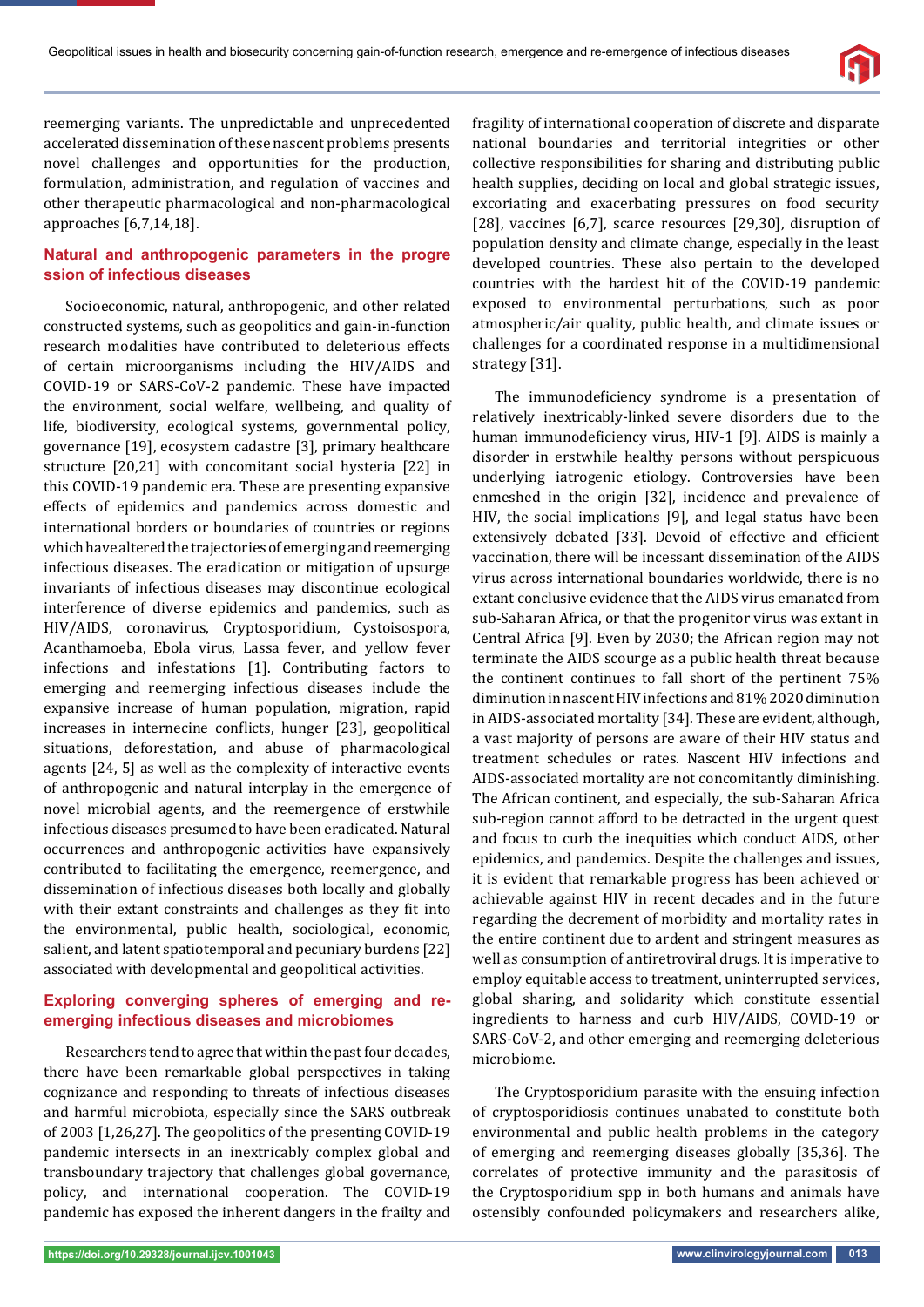

and its prevention has involved configuring disparate or converging modes of research and policies which may have impacted, and continue to impact on geopolitics and gainof-function issues not yet unraveled in the public domain. These tendencies are invariably manifest in cystoisosporiasis, erstwhile referred to as isosporiasis [37]. Globally, especially in tropical and sub-tropical ambients, the infection due to the etiologic agent, Cystoisospora Belli, C. Belli is common in immunocompromised persons, such as HIV-infected/ AIDS patients. Cystoisosporiasis, HIV/AIDS, and SARS-CoV-2 patients exhibit clinicopathological correlates pertinent to elucidate associated comorbidities and mechanisms of these disorders. Geopolitics and gain-of-function tinkering are liable to obfuscate or mask the contracting and dissemination of these diseases resulting in gross neglect of the disparate pathological influences and manifestations among vulnerable populations [37]. Cystoisoporiasis and several other protozoal infestations and infections, such as microsporidiosis exclusively or in comorbidity with AIDS [38] are emerging and reemerging infectious diseases [1] prevalent in lowand middle-income countries, LMICs than in high-income countries.

Amongst other protozoal infections, cystoisosporiasis patients may not be more susceptible to SARS-CoV-2/ COVID-19 but the probable geopolitics and gain-of-function trajectories with resultant variants pose dimensions of concern. The epidemiology and clinicopathological features of C. Belli are significant for routine surveillance of the parasite in immunosuppressed patients [37] for sustainable geopolitics and gain-of-function of concern as well as related anthropogenic interventions in gain-of-function research. Thus, in the ocular apparatus, SARS-CoV-2 otherwise alluded to as the coronavirus 2019 or COVID-19 has precipitated health repercussions of perturbing unprecedented magnitude or dimensions [39,40] with deterioration of the ophthalmic system. It has caused susceptible individuals suffering from Acanthamoebic keratitis to seek cogent healthcare due to the increased risk of COVID-19 infections via wearing contact lenses [41]. There are stringent efforts to prioritize community capacity in the surveillance and curbing of Acanthamoeba keratitis in the environment [42] to avoid severe ophthalmic diseases, such as anterior uveitis and conjunctivitis as well as the attendant consequences of geopolitical and gain-offunction issues.

## **The socioeconomic impacts in the emergence and reemergence of infectious diseases**

The alleviation or eradication of local and global poverty, as well as hunger [43] with adequate health provisions, sustainable development, and environment, is a daunting task in the face of epidemics and pandemics of emerging and reemerging infectious diseases as depicted, for instance, in the scourges of the swine flu, HIV/AIDS, Ebola virus, SARS-CoV-2 or COVID-19. This is more so as we take into cognizance the UN's

17 Goals in the face of constricted resources and bourgeoning human populations inhabiting Planet Earth. With current abject poverty and hunger amongst vulnerable populations in tropical and subtropical Africa, Asia including Latin America in contrast to ostensibly resource-endowed North America and Europe, there are greater extent socioeconomic and healthcare deprivations and diminished wealth acquisition and resource control in the COVID-19 pandemic [29,30]. The SARS-CoV-2 or COVID-19 variants have configured or undergone gainof-function to expose local and universal geopolitics with resultant excruciating hunger [22]. Indubitably, the COVID-19 pandemic with other emerging and reemerging, and noncomparatively salient infectious diseases have exposed the non-pragmatic preparedness, conscience, and justice in the imposed geopolitics of local and global institutions driven by inter alia the disruption, and diminutive capacity of small- and medium-sized enterprises. It is pertinent to predict the impact and resurgence of epidemics and pandemics of infectious diseases and their variants of concern in order to rescue the human population and businesses from extreme dissipation.

## **Discussion**

Gain-of-Function research (GoF research, GoFR) medically implies a genetic alteration of an organism to augment the biological functionalities of gene products, such as pathogenesis, transmissibility, or microbiome host range and targets to optimally predict the emergence and re-emergence of infectious diseases with concomitant development or formulation of vaccines and therapeutic agents [44]. Inasmuch as diverse entities, such as policymakers and research scientists may differentially explicate Gain-of-Function research, it may contextually connote genetically as mutations which grant a gene, RNA, or protein newfangled potentialities or expression in contradistinction to Loss-of-Function that depicts the resultant diminutive capacity of a gene to access its deficiency, thereof [45]. As it presents expansive advancements in global health, gain-of-function research poses biosafety or biosecurity and governance concerns which definitely necessitate legislative and regulatory measures regarding the emergence [46] and the reemergence of infectious diseases in convergence with both domestic and international standards [47], undergirding environmental legislation and citizen participation [48] for sustainable development[49] to obviate risks, dire repercussions, intransigent, unconscionable and irresponsible research as may affect biosafety and biosecurity [47].

The epidemics and pandemics associated with emerging and reemerging infectious diseases with their superimposed geopolitics and gain-of-function issues portend far-reaching impacts on the human population both locally and globally [1]. Persons having acute and chronic health conditions are invariably at differential risks of morbidity and mortality from the sequelae of inter alia SARS-CoV-2/COVID-19 and HIV/AIDS [50]. The superimposed social distance to flatten the curve in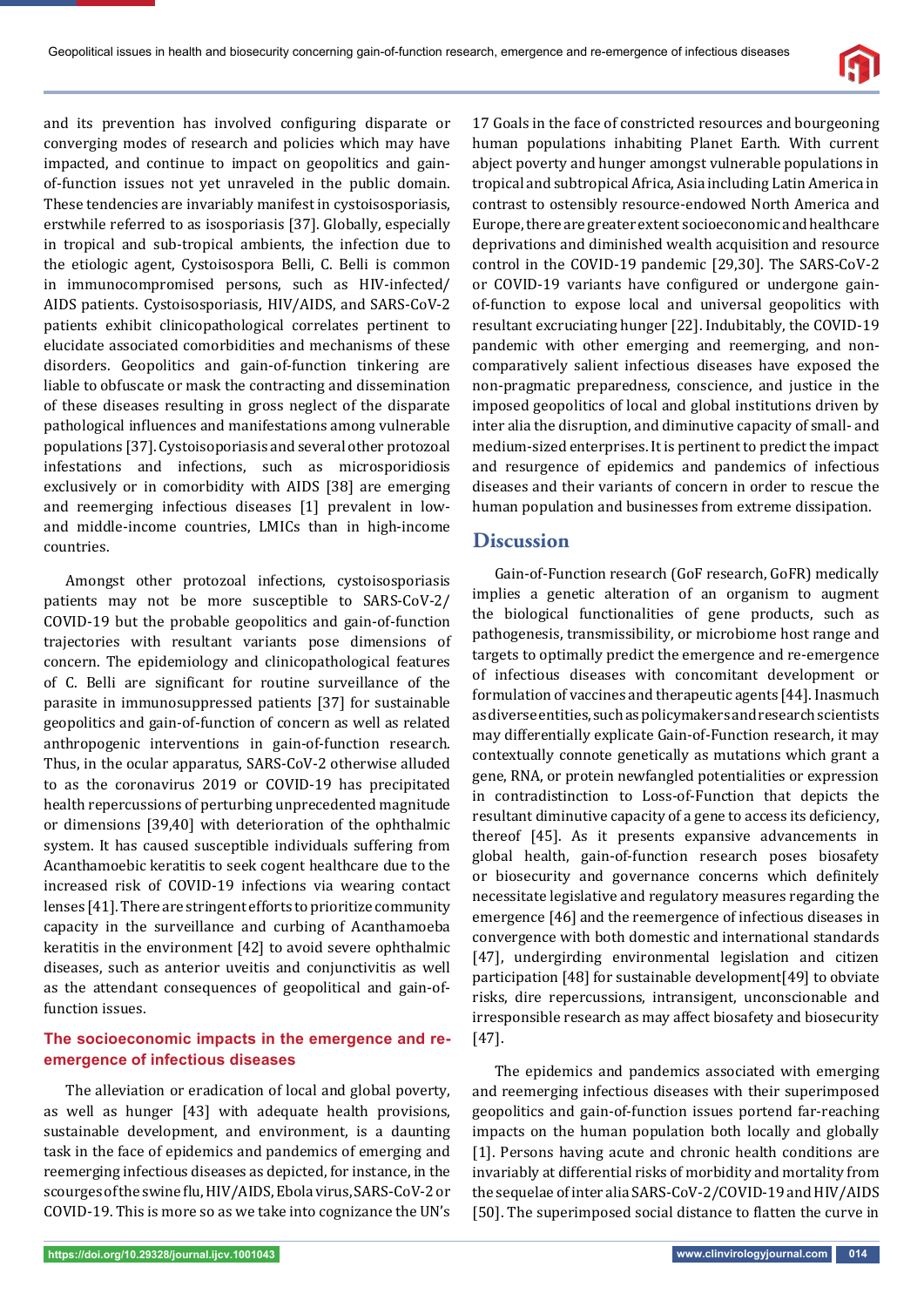

nascent cases negatively depicts the status of the economy, thus, intersecting extant health perturbations, such as HIV/ PWH within vulnerable populations. The clinicopathological correlates in these diseases may contribute to unraveling or elucidating contemporaneous prevention, treatment, vaccines [51], and control of geopolitics and gain-of-function natural and anthropogenic occurrences in the emergence and reemergence of infectious diseases [1,37,52].

# **Conclusion**

The emergence and re-emergence of infectious diseases have posed expansively grave threats globally. Invariably, numerous disparate and inextricably-linked factors, such as demographic spatiotemporal variations, disruption of ecosystem cadastre, inappropriate, incomprehensible, and dysfunctional health systems as well as intersecting geopolitical exhibitions, natural and anthropogenic gain-offunction presentations.

Presently, of all the emerging and reemerging infectious diseases, it is pellucid that SARS-CoV-2 as the causative agent of the COVID-19 pandemic has assumed center stage in global politics and investigations, especially geopolitics and gain-offunction research with its never-ending variants of concern, such as the nascent and prevailing Omicron. Even though, the Omicron variant is a recent discovery, governments, economies, and health systems have responded immensely to curtail an unpredictable and unprecedented adverse dissemination of events. The rapid global dissemination of this nascent variant may be precarious due to spatiotemporal deficient genomic sequences with probable interlaced nondetection of several cases, and masking of the presence and/or effects of concomitant emergence of other variants and infectious diseases.

With the simultaneous ban and restriction on foreign travel, the world economy has begun to take a plunge for the worst. Numerous economies are vulnerable to the dissemination of the adverse emergence and reemergence of infectious diseases presenting a bleak outlook and test for economic policies and governance. The invariable podcasts and calculus depict incapacitated and ignorant countries in dire need of how to cope with emerging and reemerging infectious diseases by obviating the adverse effects of geopolitics and gain-of-function research.

## **References**

- 1. Chukwuma Sr C. Syndemics of chronic and acute diseases in vulnerable populations. 2021.
- 2. Chukwuma Sr C. Perspectives in the emergence and reemergence of infectious diseases, geopolitics and gain-of-function research. Scholars Int J Biochem.
- 3. Chukwuma Sr C. Ecosystem cadastre of plant-soil interactions with nonferrous metals. IJCRCPS. 8: 17-26.
- 4. Baker RE, Mahmud AS, Miller IF, Rajeev M, Rasambainarivo F, Rice BL. et al. Infectious disease in era of global change. Nat Rev Microbiol.

#### 2021; 1-13.

**PubMed:** https://pubmed.ncbi.nlm.nih.gov/34646006/

- 5. Evans TS, Shi Z, Boots M, Liu W, Olival KJ, Xiao X, et al. Synergistic China-US ecological research is essential for global emerging infectious disease preparedness. Ecohealth. 2020; 17: 160-173. **PubMed:** https://pubmed.ncbi.nlm.nih.gov/32016718/
- 6. Chavan M, Qureshi H, Karnati S, Kollikonda S. COVID-19 vaccination in pregnancy: The benefits outweigh the risks. J Obstet Gynaecol Can, 2021; 43: 814-816. **PubMed:** https://pubmed.ncbi.nlm.nih.gov/34253304/
- 7. Chukwuma Sr C. Challenges and opportunities in accessing veritable vaccines and curbing the dissemination and excesses of the SARS-CoV-2 or COVID-19 variants. Middle East Publishers Scholars. Int J Biochem. 4: 108-111.
- 8. Sabin NS, Calliope AS, Simpson SV, Arima H, Ito H, et al. Implications of human activities for (re)emerging infectious diseases, including COVID-19. J Physiol Anthropol. 2020; 39: 29. **PubMed:** https://pubmed.ncbi.nlm.nih.gov/32977862/
- 9. Chukwuma Sr C. Acquired immunodeficiency syndrome in sub-Saharan Africa: Epidemiological, sociological and preventive perspectives. Scandinavian J Develop Alternatives. 1996; 15: 74-89.
- 10. Greenwood M. What is gain-of-function research? https://www.newsmedical-net/health/What-is-Gain-of-Function-Research.aspx
- 11. Cele S, Gazy I, Jackson L, et al. Escape of SARS-CoV-2 501Y.V2 variants from neutralization by convalescent plasma. Nature. 2021. https://www.nature.com/articles/s41586-021-03471-w.
- 12. The Economist. Will the COVID-19 pandemic make this year's flu season worse? 2021.
- 13. Chukwuma Sr C. Environmental health perspectives on the emergence and re-emergence of infectious diseases, geopolitics and gain-offunction research. J Biomed Res Environ Sci. 2021.
- 14. Chukwuma Sr C. Information and communication needs in the administration of ibuprofen in the treatment of symptoms in COVID-19 patients. JMR. 2020; 6: 128-130.
- 15. Wan Y, Shang J, Graham R, Baric RS, Li F. Receptor recognition by the novel coronavirus from Wuhan: an analysis based on decade-long structural studies of SARS coronavirus. J Virol. 2020; 94; e00127-20. **PubMed:** https://pubmed.ncbi.nlm.nih.gov/31996437/
- 16. Fang L, Karakiulakis, Roth M. Are patients with hypertension and diabetes at increased risk for COVID-19 infection? Lancet Respir Med. 2020; 8: e21. **PubMed:** https://pubmed.ncbi.nlm.nih.gov/32171062/
- 17. Day M. COVID-19: ibuprofen should not be used for managing symptoms, say doctors and scientists. BMJ. 2020; 368: m1086. **PubMed:** https://pubmed.ncbi.nlm.nih.gov/32184201/
- 18. Excler JL, Seville M, Berkley S, Kim JH. Vaccine development for emerging infectious diseases. Nat Med. 2021; 27: 591-600. **PubMed:** https://pubmed.ncbi.nlm.nih.gov/33846611/
- 19. Chukwuma Sr C. The impacts of mining operations in Nigeria with particular reference to the Enyigba-Abakaliki area. Int J Env Edu Inf. 12: 321-336.
- 20. Chukwuma Sr C. Information-base and determinants of medical specialization and primary care: A view point. JBAH. 4.
- 21. Chukwuma Sr C, Bjurulf P. A case study of the information-base needed for effective evaluation of primary health care programmesin Anambra State, Nigeria. Int J Health Sc. 1990; 1: 137-148.
- 22. Chukwuma Sr C. Ecological analysis of the COVID-19 pandemic for restoration and sustainability. Res Advan Pharm Life Sci. 2021; 3.
- 23. Chukwuma Sr C. Defining environmental management and planning policy in Nigeria. Int J Agric Med Rural Health. 1996; 20: 13-18.